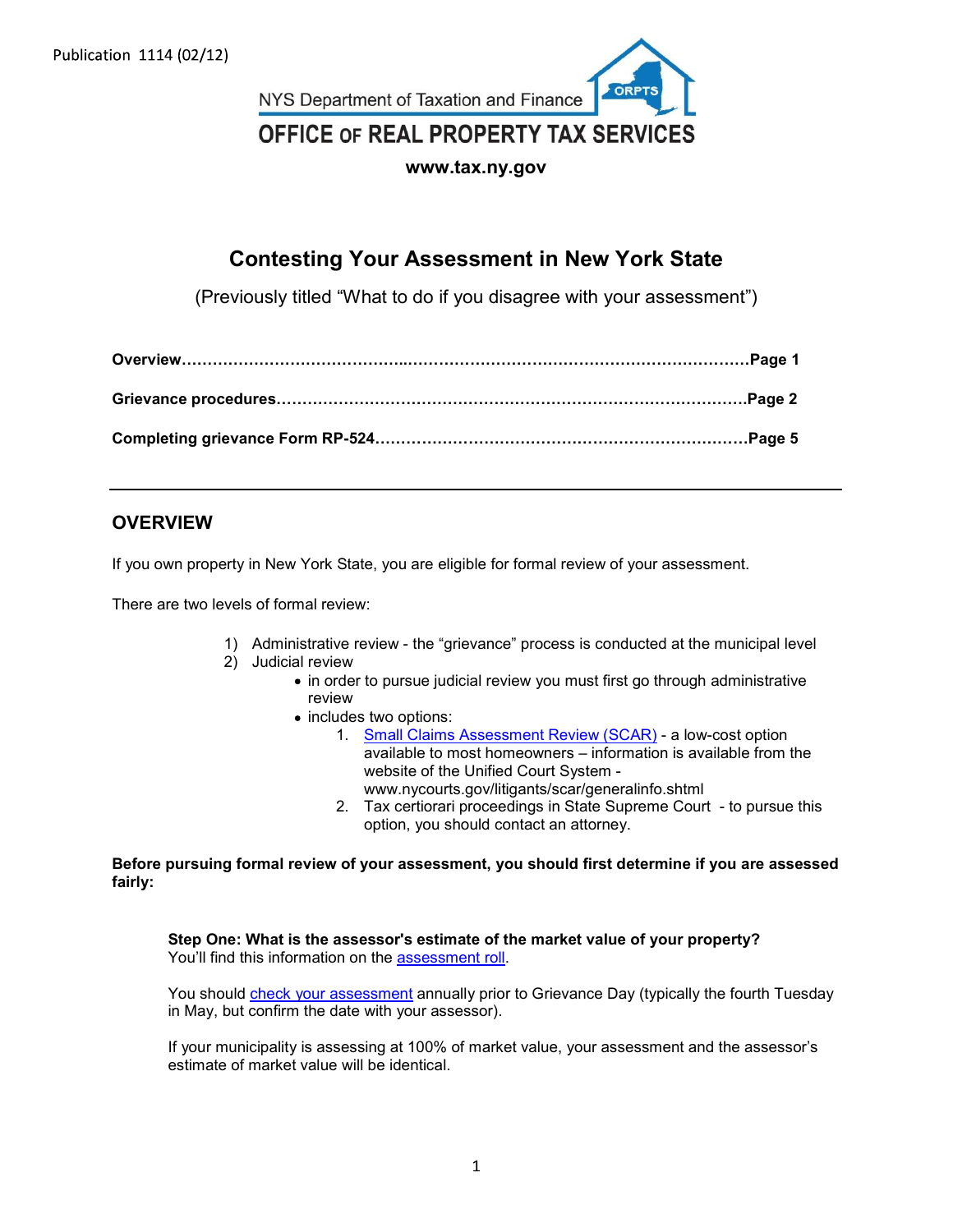If assessments are not at 100% of market value, you can use this formula to calculate the<br>assessor's estimate of market value:<br>• assessment ÷ level of assessment = assessor's estimate of market value assessor's estimate of market value:

assessment ÷ level of assessment = assessor's estimate of market value

### Step Two: Develop an estimate of the market value of your property

- Homeowners may refer to our publication How to estimate the market value of your home
- Other property owners may wish to contact an appraiser or other real estate professional  $\bullet$

Generally, if the assessor's estimate of the market value of your property reflects roughly the amount for which you could sell your property, then your assessment is fair.

### Step Three: If your assessment is too high

Often, an informal discussion between a taxpayer and an assessor can result in a sharing of information beneficial to both parties. If such a discussion does not result in a reduction in your assessment, and you still feel as though your assessment is too high, you may wish to contest your assessment.

Rather than determining that your assessment is too high, you might find that your property is assessed based on its market value, but the rest of the community is assessed at a lower level of assessment. Again, you should discuss this with your assessor. For example,

Your property is worth \$100,000 and your assessment is \$100,000. However, properties in your town are assessed at 90% of market value. Your property is overassessed – your assessment should be \$90,000.

### If you are assessed fairly, but you feel that your taxes are too high

Assessors do not determine your property taxes. If you feel as though your assessment accurately reflects the market value of your property, but you still feel that your property taxes are too high, you may when the taxing the taxing the taxing in the taxing in the taxing in the taxing in the taxing in the taxing in the taxing of informal discussion between a taxpayer and an assessor can result in a sharing of information ben board, county legislature, city council, town board, fire district and other special districts. Fyou are assessment anouat ce yout, on the current space of high<br>Assessors do not determine your property, but you feel as though your assessment accurately<br>reflects the market value of your property, but you still feel th

The assessor cannot assist you with tax matters, but only with matters pertaining to the assessed value of your property.

# GRIEVANCE PROCEDURES

Any person who pays property taxes can grieve an assessment, including:

- property owners
- purchasers
- tenants who are required to pay property taxes pursuant to a lease or written agreement

assessments from prior years.

There is no cost to grieve an assessment and it does not require you to hire a lawyer.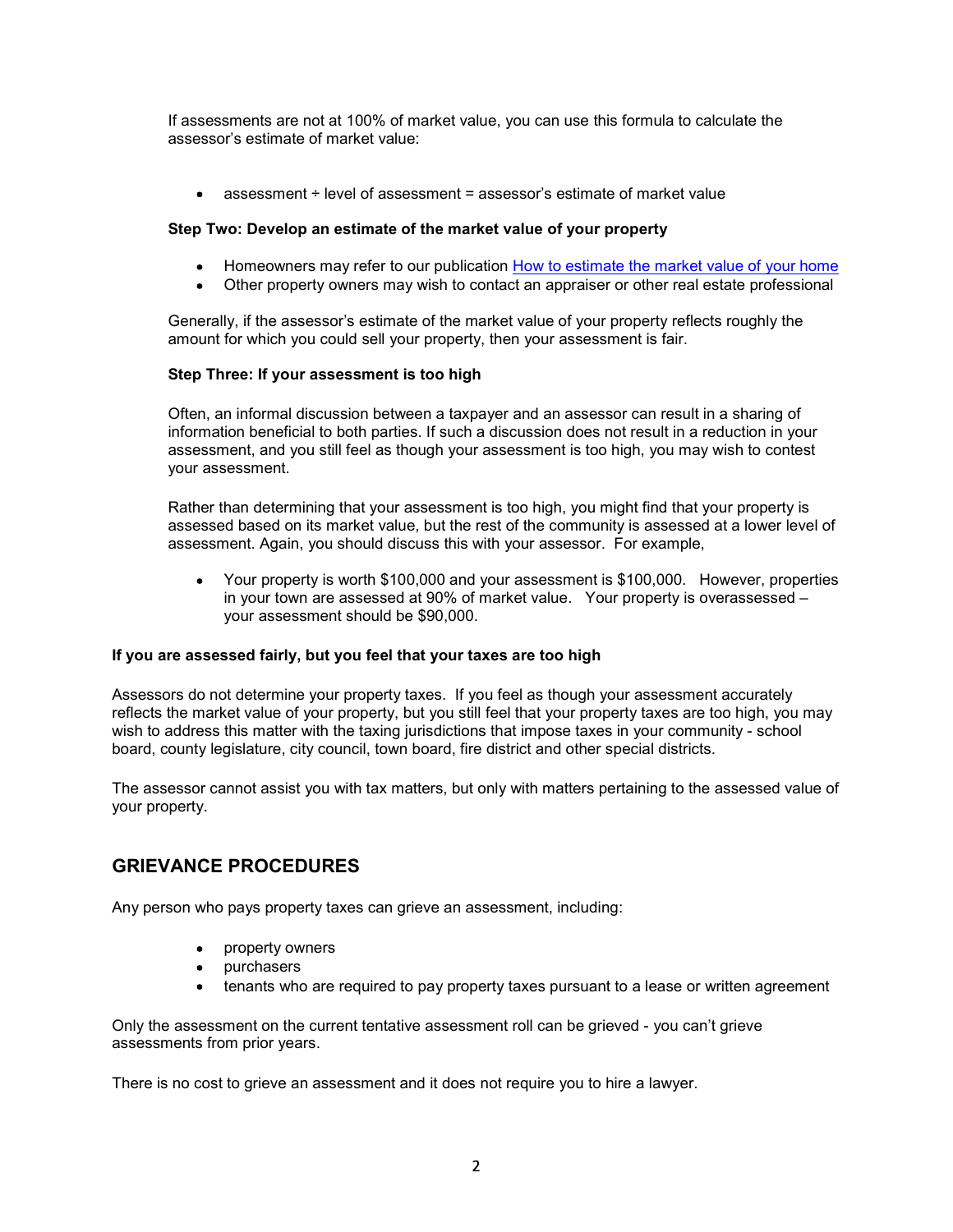### Filing the grievance form

Outside of New York City and Nassau County, use Form RP-524 Complaint on Real Property **Filing the grievance form**<br>
Outside of New York City and Nassau County, use <u>Form RP-524</u> C*omplaint on Real Property*<br>
Assessment to grieve your assessment. The form is available from our website (<u>www.tax.ny.gov</u>) or f your assessor's office. rievance form<br>New York City and Nassau County, use <u>Form RP-524</u> Complaint on Real Property<br>The View York City assessment. The form is available from our website (<u>www.tax.ny.gov</u>) or from<br>On's office.<br>New York City reside

- New York City residents Contact the New York City Tax Commission 212-669-4410
- 

Filing the grievance form<br>
Outside of New York City and Nassau County, use <u>Form RP-524</u> Complaint on Real Property<br>
Assessment to grieve your assessment. The form is available from our website (<u>www.tax.ny.gov</u>) or from<br> **If your property is located in a village that assesses property**<br> **If your assessment to grieve your assessment.** The form is available from our website (www.tax.ny.gov) or from<br>
your assessor's office.<br>
• New York City r village and one for the town. To grieve both assessments, you are required to file a separate Form RP-524 with both the town and village. Grievance dates for villages will vary from towns (see below) – contact your village clerk to determine if your village assesses property and for grievance dates (see below. • New York City residents - Contact the <u>New York City Tax Commission</u> - 212-669-4410<br>• Nassau Country residents - Contact the <u>Nassau Country Assessment Review Commission</u><br>516-571-2391.<br>File the grievance form with the a

Grievance Day is the deadline for submitting Form RP-524 and the day that the BAR meets to hear complaints. In most communities, Grievance Day is the fourth Tuesday in May. However, there are exceptions: nation thies, the deadline for submitting Form RP-524 is Grievance Day (see below).<br>
Imail the form, it must be received by the assessor r BAR no later than Grievance Day,<br>
id o not file the form by the deadline, you will icial review of your assessment this year.<br>
with your assessor to confirm Grievance Day in your community<br>
Ince Day is the deadline for submitting Form RP-524 and the day that the BAR meets to hear<br>
nints. In most communit

- Cities and towns that share an assessor can adopt different Grievance Days between the fourth Tuesday in May and the second Tuesday in June
- New York City the Assessment Review Commission meets throughout the year, but complaints must be filed by March 15 for Class One properties and March 1 for all other properties
- Nassau County the Assessment Review Commission meets throughout the year, but complaints must be filed by March 1
- Other cities dates vary, contact your assessor or city clerk for the date
- Suffolk County town BAR's meet on the third Tuesday in May
- Westchester County town BARs meet on the third Tuesday in June
- however, dates can vary check with your village assessor or village clerk

### Non-resident property owners

If you're a property owner who doesn't reside in the municipality where you own property, you have additional rights related to grieving your assessment: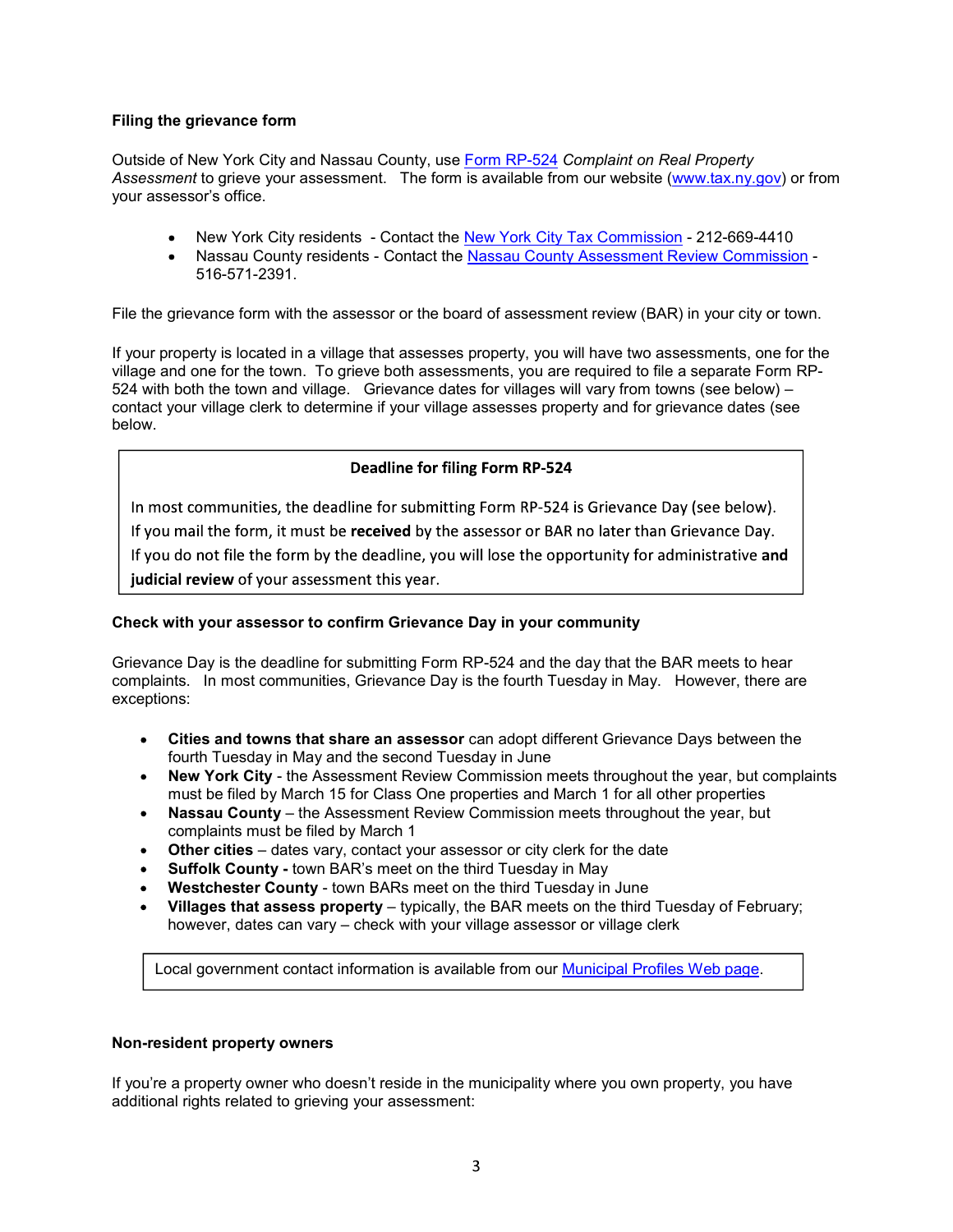- You can file a written request for a list of your property, the assessed value, and the time and place for hearing grievances. The request must be made no later than 15 days prior to Tentative Roll Date. (Tentative Roll Date is May 1 in most communities, but confirm the date with your You can file a written request for a list of your property, the assessed value, and the time and<br>place for hearing grievances. The request must be made no later than 15 days prior to Tentative<br>Roll Date. (Tentative Roll Da information to you no later than five days after the completion of the tentative assessment roll. You can file a written request for a list of your property, the assessed value, and the time and<br>place for hearing grievances. The request must be made no later than 15 days prior to Tentative<br>Roll Date. (Tentative Roll Da
- submit Form RP-524 on or before the regularly scheduled Grievance Day. Request must be made to the BAR or to the assessor on or before grievance day and the BAR must set a date no later than 21 days after grievance day for the hearing.

### Stipulating to an assessment reduction

On or prior to Grievance Day, you and the assessor may stipulate to a reduced assessment of the value of your property. To do so, complete and sign Part Six of Form RP-524. Be sure to receive a copy of the signed stipulation for your records.

If you enter into a stipulation, you may not ask the board of assessment review for a further reduction in your assessment. If the agreed upon assessment appears on the final assessment roll, you will not be allowed to seek a lower assessment through judicial review.

### Appearing before the BAR

The BAR consists of three to five members appointed by the city council, town board or village board. The BAR cannot include the assessor or any staff from the assessor's office. Assessors, however, are required to attend all formal hearings of the board and have the right to be heard on any complaint. Appearing before the BAR<br>The BAR consists of three to five members appointed by the city council, town board or village board. The<br>BAR cannot include the assessor or any staff from the assessor's office. Assessors, however

You have the right to attend the hearing of the BAR and to present statements and/or documentation in support of your grievance. You may appear personally, with or without your attorney or other representative.

If you choose to be represented by your attorney or other representative, you must authorize that person to appear on your behalf (see Part Four of Form RP-524).

The BAR may require you or your representative to appear personally, or to submit additional evidence. If you refuse to appear or answer any material question you will not be entitled to a reduction in assessment. e the right to attend the hearing of the BAR and to present statements and/or documentation in<br>of your grievance. You may appear personally, with or without your attomey or other<br>tattive.<br>noose to be represented by your at

#### Notification of the BAR's decision

You will receive a notice of the board's determination (except where the board ratifies a stipulated determination.

#### If you don't receive the relief you requested

If you are dissatisfied with the decision of the BAR, you may seek judicial review of your assessment via:

- - $\circ$  Property owners who live in their one, two or three family dwellings that are used exclusively for residential purposes, or
	- o Owners of vacant land that is not of sufficient size to contain a one, two or three family dwelling.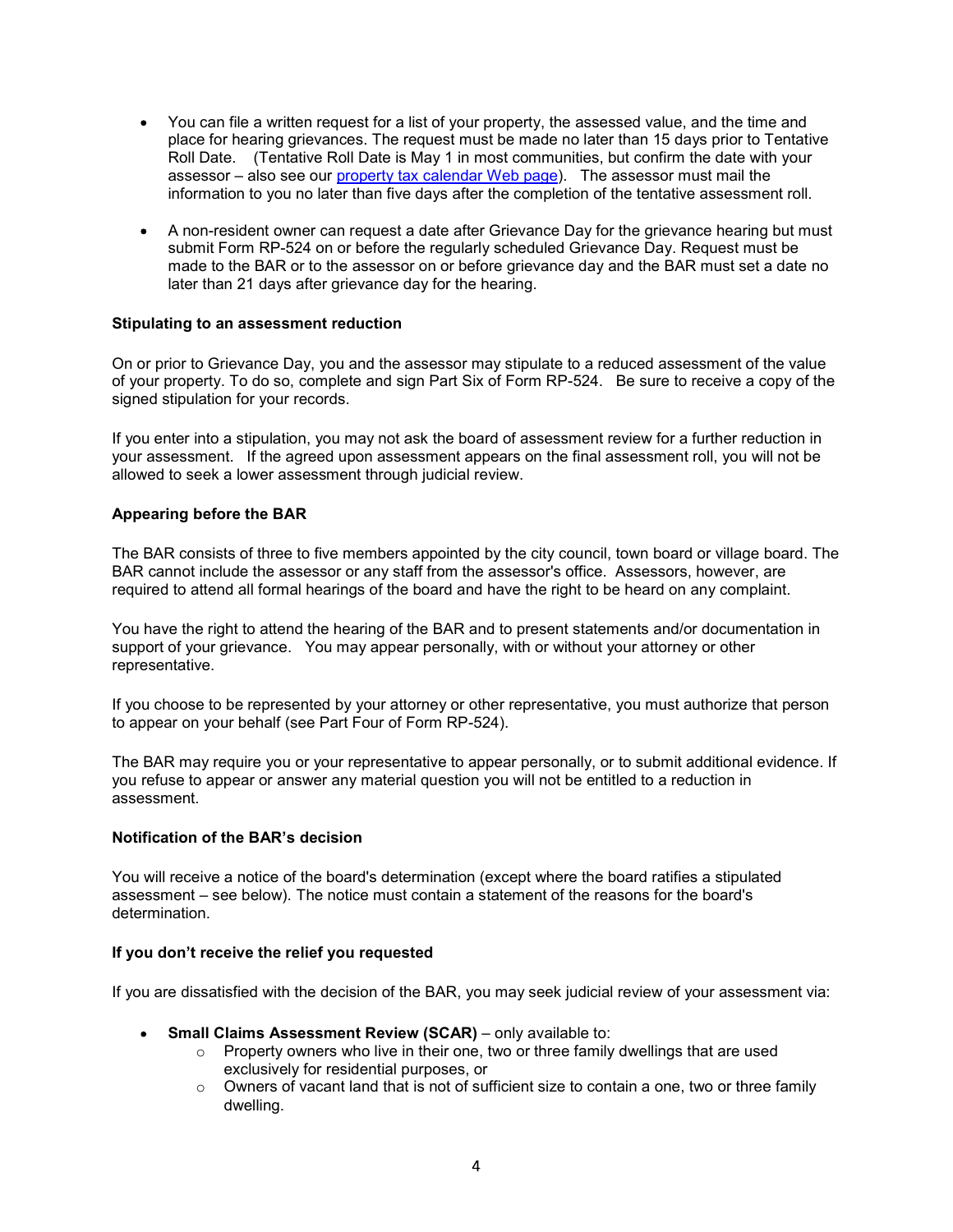- 
- $\circ$  Information regarding SCAR is available from the New York State Unified Court System

### Tax certiorari proceeding

- o<br>
Requires \$30 filing fee<br>
Information regarding SCAR is available from the <u>New York State Unified Court System</u><br>
ce**rtiorari proceeding**<br>
Commenced in New York State Supreme Court pursuant to Article 7 of the Real Prop  $\circ$  Commenced in New York State Supreme Court pursuant to Article 7 of the Real Property Tax Law
- o We highly recommend you contact a private attorney.

Tax Law<br>
So We highly recommend you contact a private attorney.<br>
Deadline for judicial review<br>
SCAR and tax certiorari proceedings must be initiated within 30 days of<br>
the final assessment roll or notice of such filing, wh

© Requires \$30 filing fee<br>
⇒ Information regarding SCAR is available from the <u>New York State Unified Court System</u><br>
Tax certiorari proceeding<br>
Comprended in New York State Supreme Court pursuant to Article 7 of the Real You can complete Form RP-524 Complaint on Real Property Assessment yourself or your representative or attorney can complete it for you.

### Part One - General information

Line 6 - You'll find your property identification information on your property assessment roll or notice of such filing, whichever is later.<br>
COMPLETING GRIEVANCE FORM RP-524<br>
You can complete form RP-524 Complaint on Rea <u>roll</u>.<br>Line 6 - You'll find your land assessment and total assessment on the assessment roll or a notice from assessment.

SCAR and tax certiorari proceedings must be initiated within 30 days of the filing of<br>the final assessment roll or notice of such filing, whichever is later.<br>
You can complete Form RP-524 Complaint on Real Property Assessm Line 7 - Determine the market value of your property based on sources of information suggested on RP-**COMPLETING GRIEVANCE FORM RP-524**<br>You can complete Form RP-524 *Complaint on Real Property Assessment* yourself or your representative<br>or attorney can complete it for you.<br>**Part One - General information**<br>Line 5 - You can **COMPLETING GRIEVANCE FORM RP-524**<br>You can complete Form RP-524 Complaint on Real Property Assessment yourself or your representative<br>or attomay can complete it for you.<br>**Part One - General information**<br>Line 5 - You can fi should be careful when determining how much of an assessment reduction to request because you may **COMPLETING GRIEVANCE FORM RP-524**<br>
You can complete Form RP-524 Complaint on Real Property Assessment yourself or your representative<br>
or attomey can complete it for you.<br>
Part One - General information<br>
Line 5 - You can should show that a larger reduction is warranted. Line 5 - You can find your property identification information on your property tax bill or the <u>assessment</u><br>Ingl.<br>Ingl.<br>The 6 - You'll find your land assessment and total assessment on the assessment roll or a notice from

#### Part Two - Value of property

In order to qualify for a reduced assessment, you will need to prove to the satisfaction of the BAR that your property is currently over-assessed. This section gives you the opportunity to provide information that supports a lower assessment.

For homeowners and owners of most residential properties, the best way to support your case is by market value of your property. See how to estimate the market value of your home.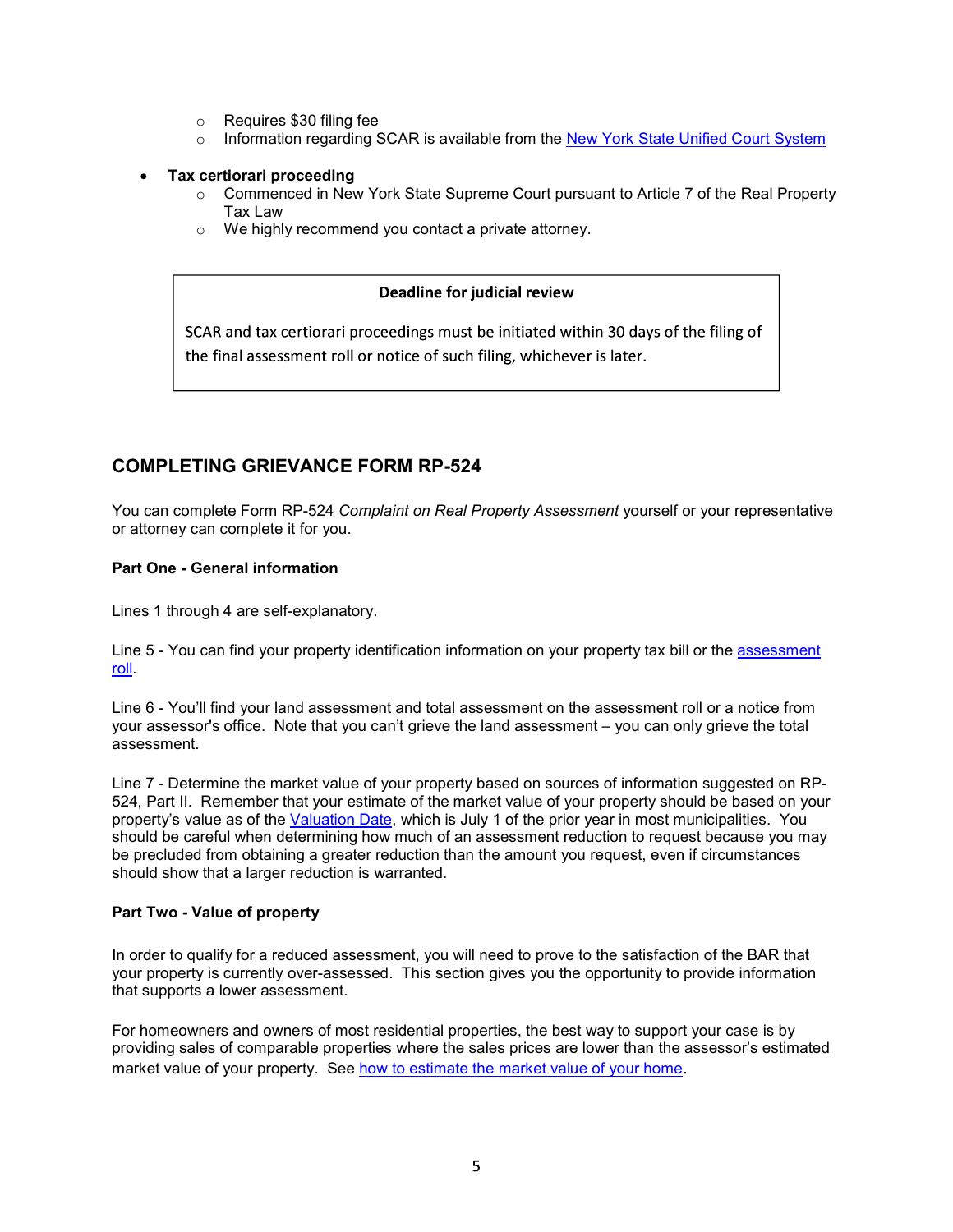Part Three - Grounds for complaint<br>
In this section, you will make your case for reduced assessment by demonstrating that<br>
assessed either:<br>
a set a bigber lovel of assessment than the rest of the community (Upoqual - Opti In this section, you will make your case for reduced assessment by demonstrating that your property is assessed either: ree - Grounds for complaint<br>action, you will make your case for reduced assessment by demonstrating that your property is<br>d either:<br>higher than the actual market value of your property (Excessive – Option A)<br>higher than th ree - Grounds for complaint<br>ection, you will make your case for reduced assessment by demonstrating that your property is<br>d either:<br>ta a higher level of assessment than the rest of the community (Unequal – Option A)<br>higher ree - Grounds for complaint<br>ection, you will make your case for reduced assessment by demonstrating that your property is<br>d either:<br>at a higher level of assessment than the rest of the community (Unequal – Option A)<br>higher ree - Grounds for complaint<br>ection, you will make your case for reduced assessment by demonstrating that your property is<br>d either:<br>at a higher level of assessment than the rest of the community (Unequal – Option A)<br>higher **ree - Grounds for complaint**<br>ection, you will make your case for reduced assessment by demonstrating that your property is<br>d either:<br>at a higher level of assessment than the rest of the community (Unequal – Option A)<br>high ree - Grounds for complaint<br>ection, you will make your case for reduced assessment by demonstrating that your property is<br>d either:<br>at a higher level of assessment than the rest of the community (Unequal – Option A)<br>higher

- 
- 
- 
- 
- 
- in the wrong class in a community that uses **homestead and non-homestead tax rates** (Misclassification Option D)

Details of each option are below:

#### A. Unequal Assessment

You can claim unequal assessment if assessments in your city, town or village are not at 100% of market value and your property is assessed at a higher percentage of value than the average of all other properties or all other residential properties on the same assessment roll.

To demonstrate that your property is unequally assessed, first determine an estimate of the market value of your property as described above. Then determine the average level of assessment (also known as the *uniform percentage of value*) at which all other properties are assessed on the same assessment roll. To establish the level of assessment of your municipality, the following figures will be helpful: because an exemption has been improperty denied (Excessive – Option B2)<br>because a transition assessment was inaccurately calculated (Excessive – Option B3)<br>y that is contrary to the law (Unlawful – Option C)<br>since inficat because a transition assessment was inaccurately calculated (Excessive – Option B3)<br>
the this contrary to the law (Unlawful – Option C)<br>
ong class in a community that uses <u>homestead and non-homestead tax rates</u><br>
sificatio **A. Unequal Assessment**<br>
You can claim unequal assessment if assessments in your city, town or village are not at 100% of<br>
market value and your property is assessed at a higher percentage of value than the average of<br>
al To demonstrate that your property is unequally assessed, first determine an estimate of the market value of your property as described above. Then determine the average of value of states are assessment (allso known as the

- equalization rate (available from our Web site)
- 
- 

Of those three options, the one that is the lowest will generally be of the greatest value in determining the over-assessment of your property

In addition or alternatively, you may wish to generate your own estimate of your community's

- Market values and assessments of a sample of other properties on the same assessment roll
- Purchase price and assessment of other properties that have recently sold

property and the level of assessment at which other properties are assessed, you can apply the level of assessment to your property and compare the result to your assessment. If the result is lower than your assessment, you can request that your assessment be reduced to that lower amount. For example:

If you prove the market value of your property is \$200,000, an assessment of \$150,000  $\bullet$ would show that your property is assessed at 75% of market value. If you prove that all other property on average is assessed at 50%, you could claim a reduction of your assessment to \$100,000.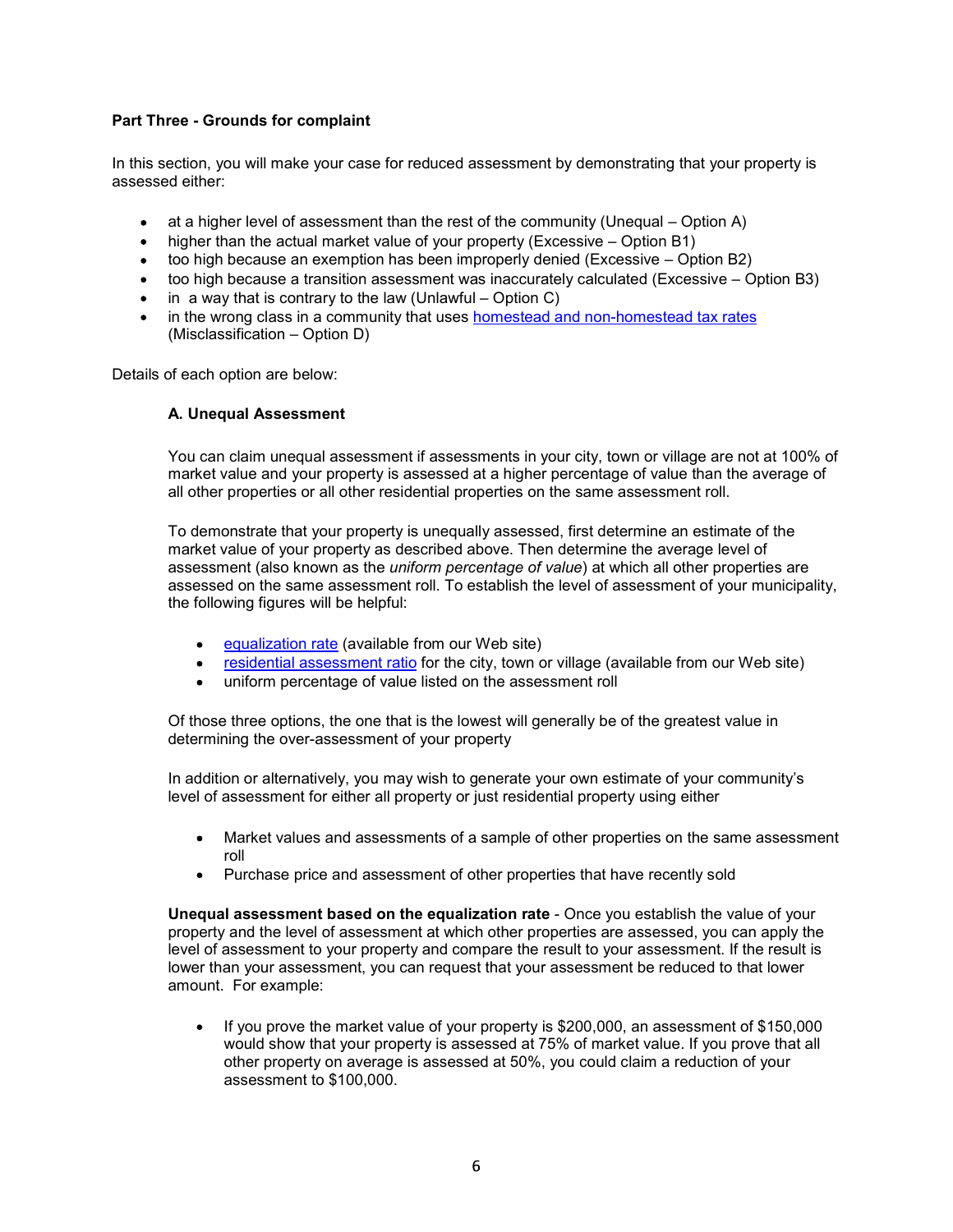**Unequal assessment based on the residential assessment ratio** – If you own a one, two or three family residential real property, you also have the option of proving that the your property is assessment applied to other r three family residential real property, you also have the option of proving that the your property is assessed at higher level of assessment than the level of assessment applied to other residential properties on the same assessment roll. **qual assessment based on the residential assessment ratio** – If you own a one, two or<br>
fe family residential real property, you also have the option of proving that the your property is<br>
sessed at higher level of assessme

Once you determine the level of assessment of other residential properties you can apply this level to the value of your property. If the result is lower than your assessment, you can request that your assessment be reduced to that lower amount. For example:

If you prove the value of your property is \$200,000, an assessment of \$100,000 would show that your property is assessed at 50% of market value. If you prove that all other residential property is assessed on the average at 25%, you may claim a reduction of your assessment to \$50,000.

#### B. Excessive Assessment

There are three cases where excessive assessment is the correct option to use:

value is greater than the full market value of the property

qual assessment thased on the residential assessment ratio – II you own a one, two or<br>elamily residential real property, you also have the option of proving that the your property is<br>sysed at higher level of assessment rol calculated incorrectly. If you filed an exemption application with the assessor, include a copy of the application with your complaint. If you do not have a copy, you should request that the assessor submit it to the BAR.

e you determine the level of assessment of other residential properties you can apply this<br>to the value of your property. If the result is lower than your assessment, you can request<br>your assessment be reduced to that lowe system of *transition assessments*. The transition assessments phase in over five years all increases and decreases in assessed valuations resulting from a revaluation. If your city, town or village has adopted transition assessments and you believe that the transition assessment for your property has been improperly calculated, you can claim an excessive assessment. **B. Excessive Assessment**<br>There are three cases where excessive assessment is the correct option to use:<br>1. If your municipality is assessing at 100% of market value and you believe your assessed<br>value is greater than the There are three cases where exassion at 500% of market value and you believe your assessed<br>value is greater than the full market value of the property<br>2. If you were denied a property tax exemption, or if you believe the e

#### C. Unlawful Assessment

contrary to the law such that your property:

1. should be wholly exempt from property taxes because of its status as a certain type of an exemption

2. is located totally outside the boundaries of the city, town, village, school district or special district indicated on the assessment roll

3. was assessed by someone other than the assessor or your assessment was entered or changed after the tentative assessment roll was filed

4. cannot be located from the description on the assessment roll

5. is special franchise property (utility property in the public right-of-way) and the assessment exceeds the final assessment as determined by the Department of Taxation and Finance